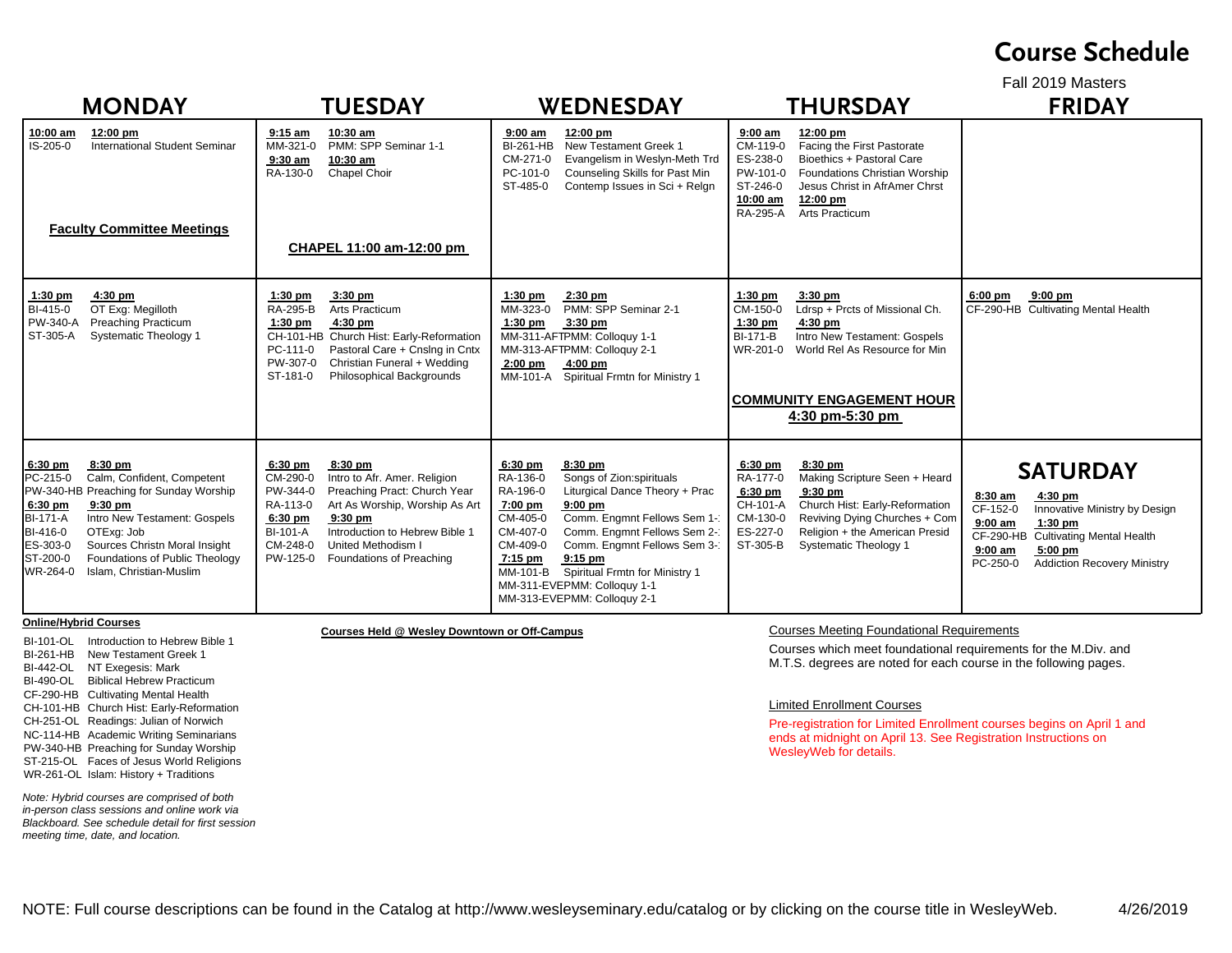

## **Biblical Interpretation**

| <b>BI-101-A</b>  | <b>Introduction to Hebrew Bible 1</b><br>6:30PM - 9:30PM<br>Kresge KG-01<br>Tu<br><b>Limited Enrollment: 70</b>                                                                       | 3.00 |               | Dombkowski Hopkins, Denise |
|------------------|---------------------------------------------------------------------------------------------------------------------------------------------------------------------------------------|------|---------------|----------------------------|
| <b>BI-101-OL</b> | <b>Introduction to Hebrew Bible 1</b>                                                                                                                                                 | 3.00 | <b>Online</b> | Cho, Paul                  |
|                  | <b>Limited Enrollment: 25</b>                                                                                                                                                         |      |               |                            |
| <b>BI-171-A</b>  | <b>Introduction to New Testament: Gospels</b><br>6:30PM - 9:30PM<br>м<br><b>Limited Enrollment: 70</b>                                                                                | 3.00 |               | Works, Carla               |
| <b>BI-171-B</b>  | <b>Introduction to New Testament: Gospels</b><br>Th<br>1:30PM - 4:30PM<br><b>Limited Enrollment: 70</b>                                                                               | 3.00 |               | Works, Carla               |
| <b>BI-261-HB</b> | <b>New Testament Greek 1</b><br>9:00AM - 12:00PM<br>W                                                                                                                                 | 3.00 | <b>Hybrid</b> | Wilson, Carol Bakker       |
| <b>BI-415-0</b>  | Old Testament Exegesis: Megilloth<br>1:30PM - 4:30PM<br>м<br>Prereq: Introduction to Hebrew Bible<br>This course covers: Ruth, Esther, Song of Songs, Ecclesiastes, and Lamentations. | 3.00 |               | Dombkowski Hopkins, Denise |
| <b>BI-416-0</b>  | <b>Old Testament Exegesis: Job</b><br>6:30PM - 9:30PM<br>м<br>Prereq: Introduction to Hebrew Bible<br><b>Limited Enrollment: 20</b>                                                   | 3.00 |               | Cho, Paul                  |
| <b>BI-442-OL</b> | <b>New Testament Exegesis: Mark</b>                                                                                                                                                   | 3.00 | <b>Online</b> | Wilson, Carol Bakker       |
|                  | Prereq: Introduction to New Testament: Gospels and Epistles<br><b>Limited Enrollment: 20</b>                                                                                          |      |               |                            |
| <b>BI-490-OL</b> | <b>Biblical Hebrew Practicum</b>                                                                                                                                                      | 1.00 | Online        | Dombkowski Hopkins, Denise |
|                  | Prereq: Introduction to Hebrew Bible and Biblical Hebrew                                                                                                                              |      |               |                            |
|                  | <b>Christian Teaching &amp; Formation</b>                                                                                                                                             |      |               |                            |
| CF-152-0         | <b>Innovative Ministry by Design</b><br>8:30AM - 4:30PM<br>Sa                                                                                                                         | 1.00 |               | Peck-McClain, Emily        |
|                  | This course will meet in person on September 21 and November 16                                                                                                                       |      |               |                            |
| <b>CF-290-HB</b> | <b>Cultivating Mental Health Through Spiritual</b><br><b>Practices</b>                                                                                                                | 3.00 | <b>Hybrid</b> | Strukova, Jana             |
|                  | F<br>6:00PM - 9:00PM<br>Sa<br>9:00AM - 1:30PM<br>This class meet on campus on the following dates: September 6-7, October 4-5 and December 6-7.                                       |      |               |                            |
|                  | <b>History of Christianity</b>                                                                                                                                                        |      |               |                            |
| <b>CH-101-A</b>  | The Church in History: Early Church To<br><b>Reformation</b><br>Th<br>6:30PM - 9:30PM                                                                                                 | 3.00 |               | Harrell, Charles L.        |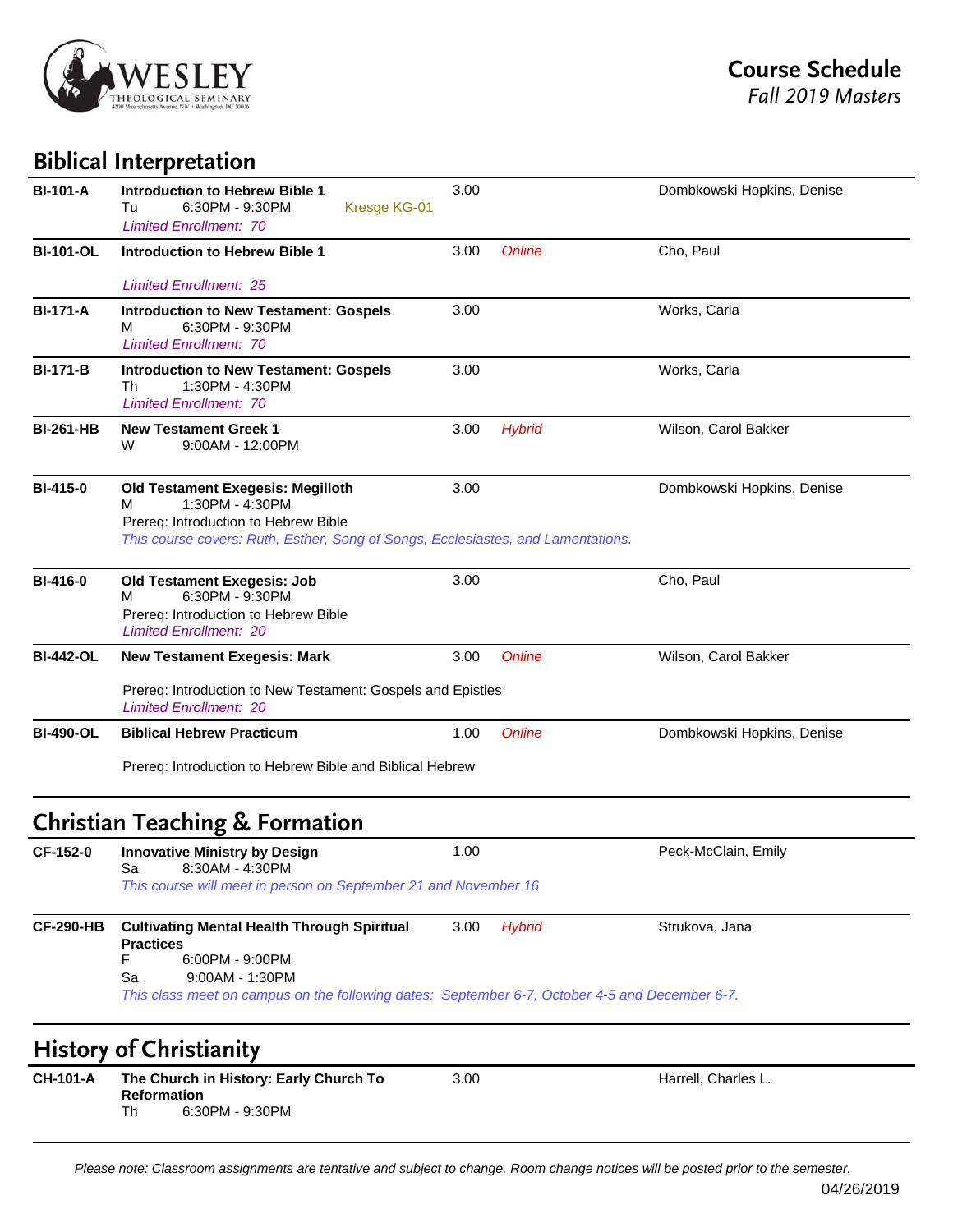

*Fall 2019 Masters*

|                  | CH-101-HB The Church in History: Early Church To<br><b>Reformation</b><br>1:30PM - 4:30PM<br>Tu                                                                                               | 3.00 | Hybrid | Danker, Ryan                |
|------------------|-----------------------------------------------------------------------------------------------------------------------------------------------------------------------------------------------|------|--------|-----------------------------|
| <b>CH-251-OL</b> | <b>Readings: Julian of Norwich</b>                                                                                                                                                            | 1.00 | Online | Estes, James Andrew         |
|                  | <b>Congregational Life &amp; Ministry</b>                                                                                                                                                     |      |        |                             |
| CM-119-0         | <b>Facing the First Pastorate</b><br>9:00AM - 12:00PM<br>Th<br>This class will meet on: August 29 September 5, 19 October 3, 17, 31. November 7, 21 December 5, 12<br>Snow Day: November 14th | 2.00 |        | Hardman-Cromwell, Youtha C. |
| CM-130-0         | <b>Reviving Dying Churches &amp; Communities</b><br>6:30PM - 9:30PM<br>Th                                                                                                                     | 2.00 |        | Daniels, Joseph W.          |
| CM-150-0         | Leadership & Practices of the Missional Church 2.00<br>Th<br>1:30PM - 3:30PM                                                                                                                  |      |        | Wingeier-Rayo, Phil         |
| CM-248-0         | United Methodism: History, Doctrine And Polity I 3.00<br>6:30PM - 9:30PM<br>Tu                                                                                                                |      |        | Danker, Ryan                |
| CM-271-0         | Evangelism in the Wesleyan/Methodist Tradition 3.00<br>9:00AM - 12:00PM<br>W                                                                                                                  |      |        | Powe, Frederick Douglas     |
| CM-290-0         | Introduction to the Study of African American<br>Religion<br>6:30PM - 8:30PM<br>Tu<br>This class meets every other week                                                                       | 1.00 |        | Young, Josiah U.            |
| <b>CM-405-0</b>  | <b>Community Engagement Fellows Seminar 1/1</b><br>7:00PM - 9:00PM<br>W                                                                                                                       | 2.00 |        | Parrish, Lorena             |
| CM-407-0         | <b>Community Engagement Fellows Seminar 2/1</b><br>W<br>7:00PM - 9:00PM                                                                                                                       | 2.00 |        | Parrish, Lorena             |
| CM-409-0         | <b>Community Engagement Fellows Seminar 3/1</b><br>7:00PM - 9:00PM<br>W                                                                                                                       | 1.00 |        | Parrish, Lorena             |
|                  | <b>Christian Ethics/Sociology</b>                                                                                                                                                             |      |        |                             |
| ES-227-0         | <b>Religion &amp; the American Presidency</b><br>6:30PM - 9:30PM<br>Th                                                                                                                        | 2.00 |        | McCurry, Michael D.         |
| ES-238-0         | <b>Bioethics and Pastoral Care</b><br>9:00AM - 12:00PM<br>Th<br><b>Limited Enrollment: 15</b>                                                                                                 | 3.00 |        | Wheeler, Sondra Ely         |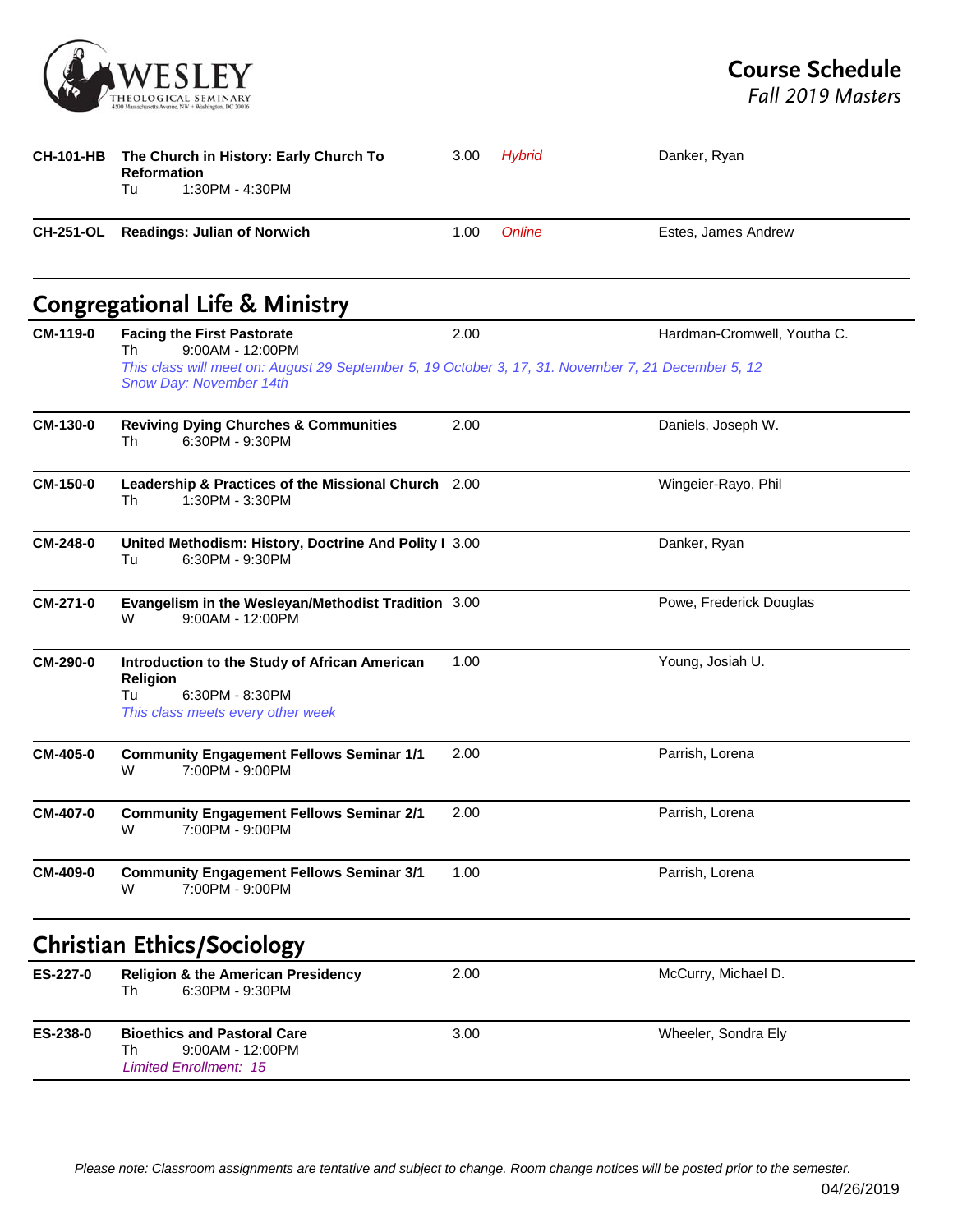

| ES-303-0        | <b>Sources of Christian Moral Insight</b><br>6:30PM - 9:30PM<br>м                                                                                                           | 3.00 |                | Wheeler, Sondra Ely                |
|-----------------|-----------------------------------------------------------------------------------------------------------------------------------------------------------------------------|------|----------------|------------------------------------|
|                 | Prereq: Introduction to Hebrew Bible, Introduction to NewýTestament, The Church in History and<br>UndergraduateýPhilosophy requirement met<br><b>Limited Enrollment: 32</b> |      |                |                                    |
| ES-490-0        | <b>Capstone Project in Faith &amp; Public Life</b>                                                                                                                          | 3.00 |                | Elgendy, Rick                      |
|                 | <b>Integrated Theological Studies</b>                                                                                                                                       |      |                |                                    |
| IS-100-0        | <b>Master of Arts Integrative Seminar</b>                                                                                                                                   | 1.00 |                | Mitchell, Beverly E.               |
| IS-205-0        | <b>International Student Seminar</b><br>10:00AM - 12:00PM<br>м                                                                                                              | 1.00 | Pass/Fail Only | Santiago, Karen                    |
| IS-501-0        | <b>Master of Theological Studies Paper</b>                                                                                                                                  | 3.00 |                | Cho, Paul                          |
| IS-502-0        | <b>MTS Thesis Paper Research Module</b>                                                                                                                                     | 0.00 |                | Cho, Paul                          |
|                 | <b>Practice in Ministry &amp; Mission</b>                                                                                                                                   |      |                |                                    |
| <b>MM-101-A</b> | Spiritual Formation for the Practice of Ministry 1 2.00<br>2:00PM - 4:00PM<br>W                                                                                             |      | Pass/Fail Only | Lee, Asa J.<br>Peck-McClain, Emily |
| <b>MM-101-B</b> | Spiritual Formation for the Practice of Ministry 1 2.00<br>7:15PM - 9:15PM<br>W                                                                                             |      | Pass/Fail Only | Lee, Asa J.<br>Peck-McClain, Emily |
|                 | MM-311-AFTNPMM: Practice in Ministry and Mission Colloquy 1.00<br>1/1                                                                                                       |      |                | Bush, Joseph E.                    |
|                 | 1:30PM - 3:30PM<br>W<br>Prereq: MM-101 and -102, completion of Ministry and SocialýSciences req., and 30 credit hours of total study                                        |      | Pass/Fail Only |                                    |
|                 | MM-311-EVE PMM: Practice in Ministry and Mission Colloquy 1.00<br>1/1                                                                                                       |      |                | Bush, Joseph E.                    |
|                 | W<br>7:15PM - 9:15PM<br>Prereq: MM-101 and -102, completion of Ministry and SocialýSciences req., and 30 credit hours of total study                                        |      | Pass/Fail Only |                                    |
|                 | MM-313-AFTNPMM: Practice in Ministry and Mission Colloquy 1.00<br>2/1                                                                                                       |      |                | Bush, Joseph E.                    |
|                 | W<br>1:30PM - 3:30PM<br>Prereq: MM-312 or MM-347                                                                                                                            |      | Pass/Fail Only |                                    |
|                 | MM-313-EVE PMM: Practice in Ministry and Mission Colloquy 1.00<br>2/1                                                                                                       |      |                | Bush, Joseph E.                    |
|                 | W<br>7:15PM - 9:15PM<br>Prereq: MM-312 or MM-347                                                                                                                            |      | Pass/Fail Only |                                    |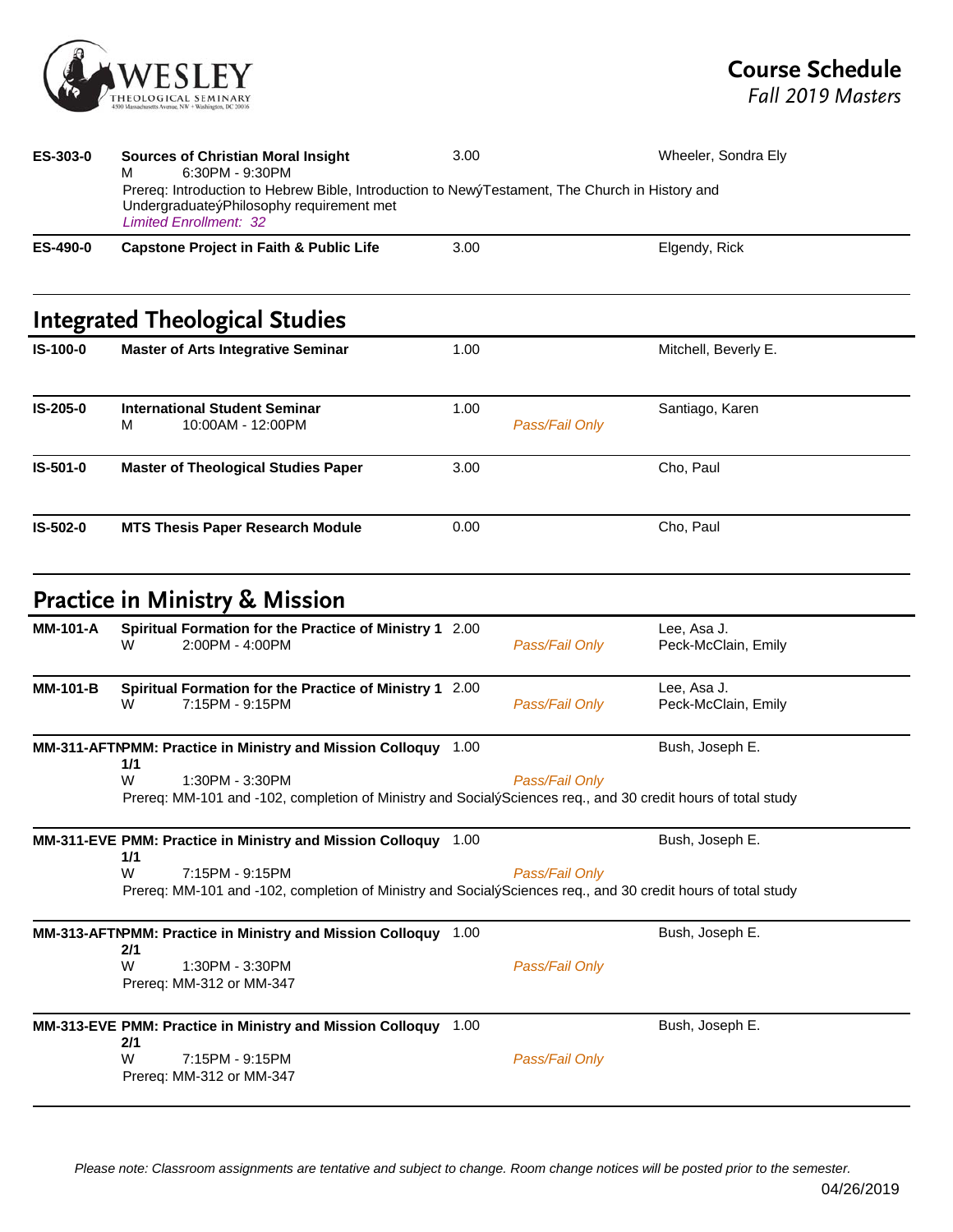

*Fall 2019 Masters*

| MM-321-0          | <b>PMM: Student Pastor Program Seminar 1/1</b><br>9:15AM - 10:30AM<br>Tu                                                                                           | 1.00 | Pass/Fail Only                  | Bush, Joseph E.        |
|-------------------|--------------------------------------------------------------------------------------------------------------------------------------------------------------------|------|---------------------------------|------------------------|
| MM-323-0          | PMM: Student Pastor Program Seminar 2/1<br>1:30PM - 2:30PM<br>w<br>Prereq: MM-322                                                                                  | 1.00 | Pass/Fail Only                  | Bush, Joseph E.        |
| MM-331-0          | Internship in Ministry and Mission 1                                                                                                                               | 2.00 | Pass/Fail Only                  | Bush, Joseph E.        |
|                   | Prereq: MM-101 and -102, completion of Ministry and SocialýSciences req., and 30 credit hours of total study                                                       |      |                                 |                        |
| MM-350-0          | <b>PMM: Intercultural Immersion</b>                                                                                                                                | 2.00 | Pass/Fail Only                  | Bush, Joseph E.        |
|                   | Prereq: Completion of 30 credit hours.                                                                                                                             |      |                                 |                        |
| <b>Non Credit</b> |                                                                                                                                                                    |      |                                 |                        |
|                   | NC-114-HB Academic Writing for Seminarians Students                                                                                                                | 0.00 | <b>Hybrid</b><br>Pass/Fail Only | Stewart, Raedorah      |
|                   | <b>Pastoral Care &amp; Counseling</b>                                                                                                                              |      |                                 |                        |
| PC-101-0          | <b>Counseling Skills for Pastoral Ministry</b><br>9:00AM - 12:00PM<br>w<br><b>Limited Enrollment: 15</b>                                                           | 3.00 |                                 | Comstock, Joanne P.    |
| PC-111-0          | <b>Pastoral Care and Counseling in Contexts</b><br>1:30PM - 4:30PM<br>Tu<br><b>Limited Enrollment: 30</b>                                                          | 3.00 |                                 | Koppel, Michael S.     |
| PC-215-0          | Calm, Confident, Competent: Family Syste Calm, 2.00<br><b>Confident, Competent: Family Syste</b><br>6:30PM - 8:30PM<br>М                                           |      |                                 | Campbell, Gina Gilland |
| PC-250-0          | <b>Addiction Recovery Ministry</b><br>9:00AM - 5:00PM<br>Sa<br>This course will meet on 6 Saturdays: August 31, September 7 & 14, October 19, and November 9 & 23. | 3.00 |                                 | Yates, Leo Allen       |
|                   | <b>Preaching and Worship</b>                                                                                                                                       |      |                                 |                        |
| PW-101-0          | <b>Foundations of Christian Worship</b><br>$9:00AM - 12:00PM$<br>Th                                                                                                | 3.00 |                                 | Petrin, Anna Adams     |
| <b>PW-125-0</b>   | <b>Foundations of Preaching</b><br>6:30PM - 9:30PM<br>Tu                                                                                                           | 3.00 |                                 | Miles, Veronice        |
| PW-307-0          | The Christian Funeral & Wedding<br>1:30PM - 4:30PM<br>Tu                                                                                                           | 3.00 |                                 | Petrin, Anna Adams     |
| <b>PW-340-A</b>   | <b>Preaching Practicum</b><br>1:30PM - 4:30PM<br>м<br>Prereq: Foundations of Preaching<br><b>Limited Enrollment: 15</b>                                            | 2.00 |                                 | Hogan, Lucy Lind       |

*Please note: Classroom assignments are tentative and subject to change. Room change notices will be posted prior to the semester.*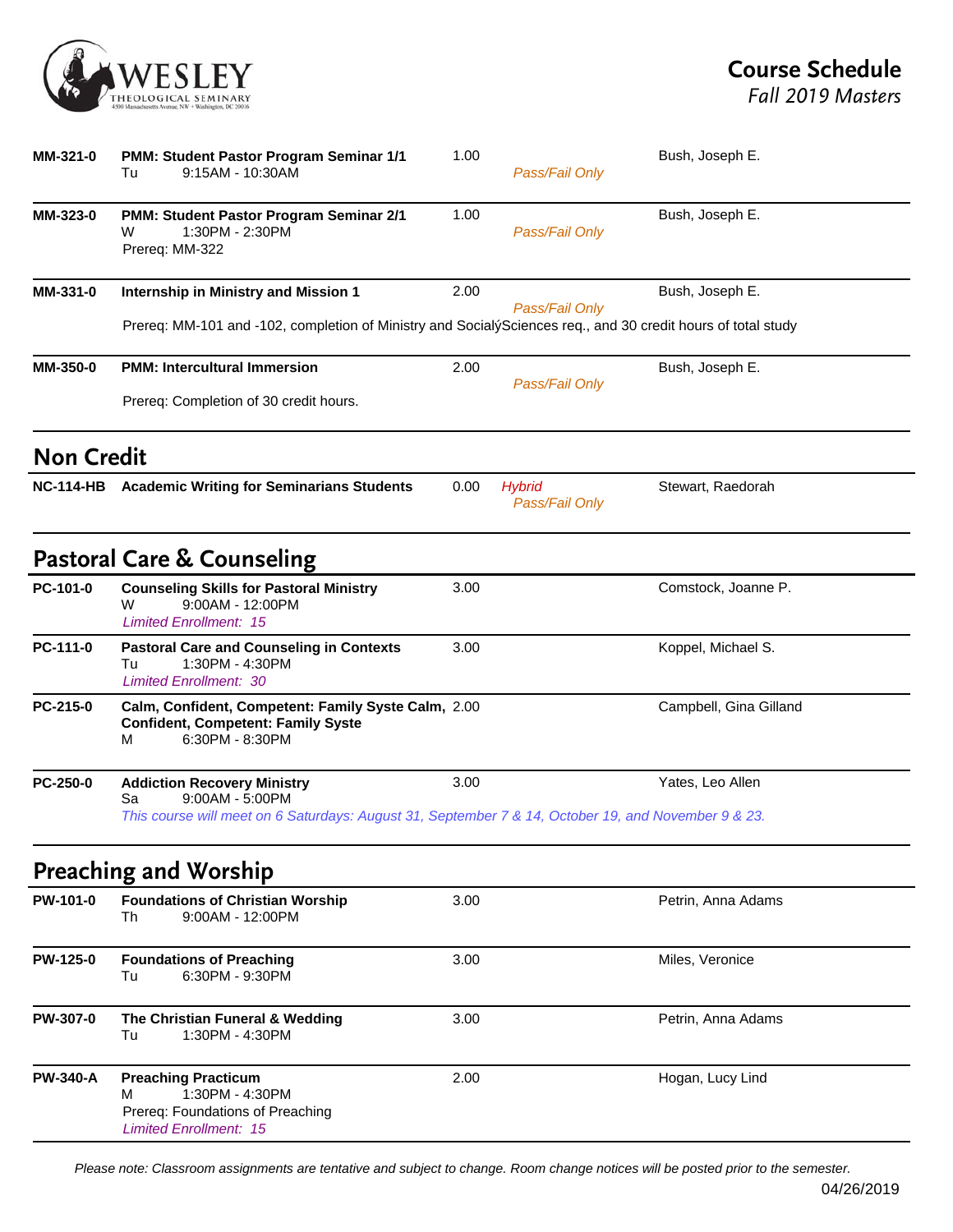

*Fall 2019 Masters*

|                  | PW-340-HB Preaching Practicum<br>6:30PM - 8:30PM<br>м<br>Prereq: Foundations of Preaching<br><b>Limited Enrollment: 15</b>                                                                                                                                                                                                                                                                                                                                                                                              | 2.00 | <b>Hybrid</b> | Miles, Veronice            |
|------------------|-------------------------------------------------------------------------------------------------------------------------------------------------------------------------------------------------------------------------------------------------------------------------------------------------------------------------------------------------------------------------------------------------------------------------------------------------------------------------------------------------------------------------|------|---------------|----------------------------|
| <b>PW-344-0</b>  | Preaching Practium: Exploring the Church Year 2.00<br>6:30PM - 8:30PM<br>Tu<br>Prereq: Foundations of Preaching<br><b>Limited Enrollment: 15</b>                                                                                                                                                                                                                                                                                                                                                                        |      |               | Hogan, Lucy Lind           |
|                  | <b>Religion and the Arts</b>                                                                                                                                                                                                                                                                                                                                                                                                                                                                                            |      |               |                            |
| RA-113-0         | Art As Worship, Worship As Art<br>6:30PM - 8:30PM<br>Tu                                                                                                                                                                                                                                                                                                                                                                                                                                                                 | 2.00 |               | Gray, Amy Elizabeth        |
| RA-130-0         | <b>Chapel Choir</b><br>9:30AM - 10:30AM<br>Tu                                                                                                                                                                                                                                                                                                                                                                                                                                                                           | 1.00 |               | Guenther, Eileen M.        |
| <b>RA-136-0</b>  | Songs of Zion: Spirituals in the Life of The<br><b>Church</b><br>W<br>6:30PM - 8:30PM                                                                                                                                                                                                                                                                                                                                                                                                                                   | 2.00 |               | Guenther, Eileen M.        |
| <b>RA-177-0</b>  | The Word Made Flesh: Making Scripture Seen<br>and Heard<br>6:30PM - 8:30PM<br>Th<br><b>Limited Enrollment: 16</b>                                                                                                                                                                                                                                                                                                                                                                                                       | 2.00 |               | Radosevic, Tracy A.        |
| <b>RA-196-0</b>  | <b>Liturgical Dance Theory and Practice</b><br>6:30PM - 8:30PM<br>W                                                                                                                                                                                                                                                                                                                                                                                                                                                     | 2.00 |               | Sparks, Kathryn M.         |
| <b>RA-295-A</b>  | <b>Arts Practicum</b><br>10:00AM - 12:00PM<br>Kresge KG-06 Art Studio Pass/Fail Only<br>Th<br>Arts Practicum: Imaginative Illustration with Anne C. Brink Students explore illustrating scripture and other<br>texts using line drawings, watercolors, acrylics, and collage. The artwork they make will enhance their own<br>spiritual journey, serve their church and/or youth ministry, and provide art pieces for gifts as well as for the<br>church seasons and for home décor. All skill levels; no experience re | 1.00 |               | Brink, Anne Carol          |
| <b>RA-295-B</b>  | <b>Arts Practicum</b><br>1:30PM - 3:30PM<br>Kresge KG-06 Art Studio Pass/Fail Only<br>Tu<br>Arts Practicum: Artists' Books with artist Elizabeth Curren Students will master several interactive book<br>forms, beginning with a Book-in-a-Page and progressing to the Tunnel Book. Each form increases in<br>complexity, inviting self-expression and creativity.                                                                                                                                                      | 1.00 |               |                            |
|                  | <b>Systematic Theology</b>                                                                                                                                                                                                                                                                                                                                                                                                                                                                                              |      |               |                            |
| ST-181-0         | <b>Philosophical Backgrounds</b><br>1:30PM - 4:30PM<br>Tu                                                                                                                                                                                                                                                                                                                                                                                                                                                               | 3.00 |               | Young, Josiah U.           |
| ST-200-0         | <b>Foundations of Public Theology</b><br>6:30PM - 9:30PM<br>м                                                                                                                                                                                                                                                                                                                                                                                                                                                           | 3.00 |               | Norris, Kristopher Michael |
| <b>ST-215-OL</b> | <b>Faces of Jesus in World Religions</b>                                                                                                                                                                                                                                                                                                                                                                                                                                                                                | 3.00 | Online        | Clarke, Sathianathan       |
|                  | <b>Limited Enrollment: 25</b>                                                                                                                                                                                                                                                                                                                                                                                                                                                                                           |      |               |                            |